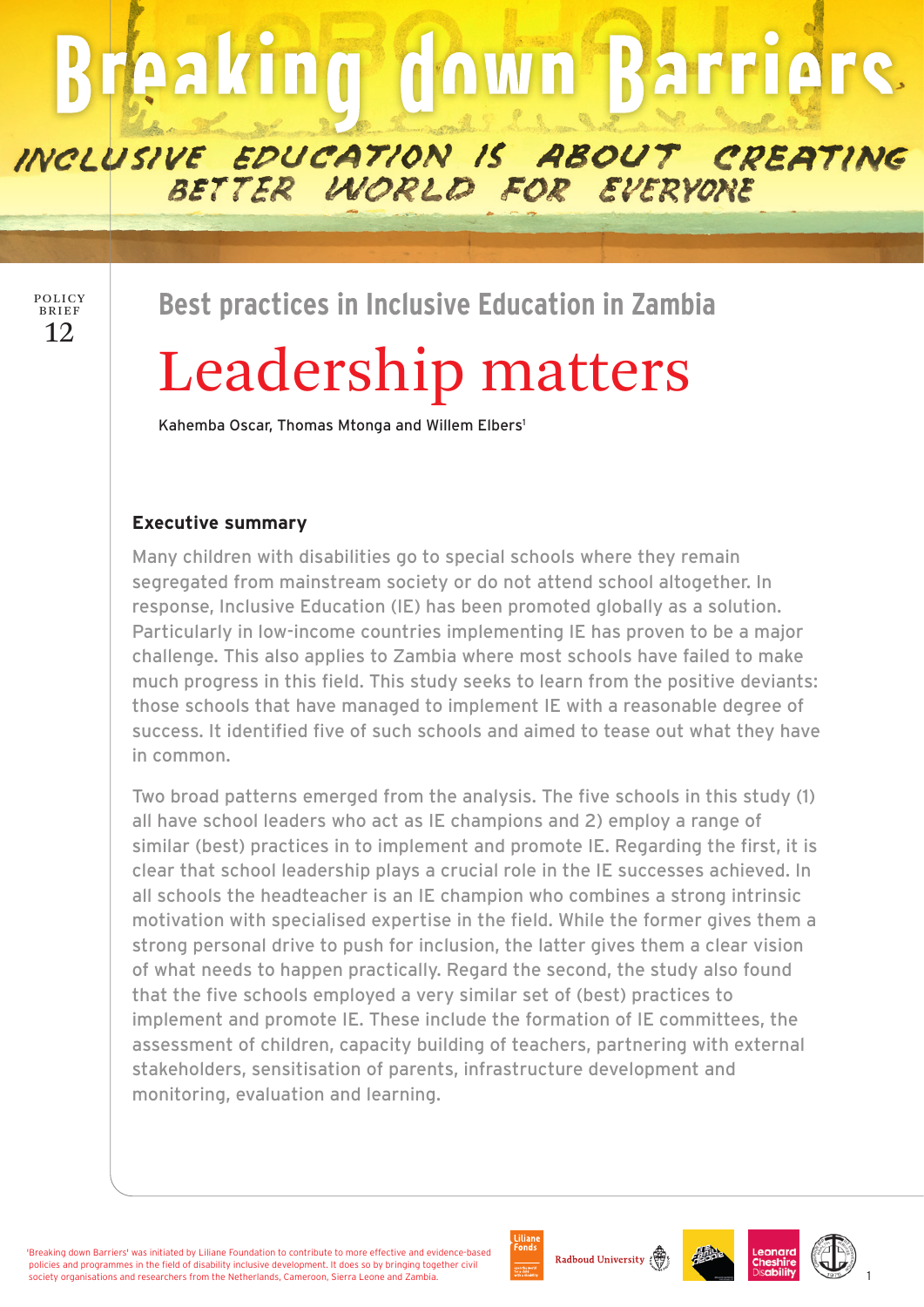### Broaking down Barriors Leadership matters. Best practices in Inclusive Education in Zambia



#### Leadership is vital to realise inclusive education

#### Right to Left:

Deputy Head Teacher at Mchini Primary School. Head Teacher at Mchini Primary School, Eastern Province – Nelly Mumba Oscar Kahemba – Student Researcher, University of Zambia

Esther Kamaara – Student Researcher, Erasmus University Rotterdam Benson Phiri – PTA (Parent Teacher Association) Vice-Chairman at Mchini Primary School

#### **Introduction**

Over the past three decades, diverse international efforts have been made to include children with disabilities in the mainstream educational process and ensure that their right to education is fully promoted and protected. The 1990 Jomtien Conference on Education for All and the 1994 The Salamanca Conference are among the stepping stones in the international policy on IE.

In Zambia, however, initiatives to promote and implement IE by and large have not been very successful. Studies seeking to understand the difficulties in implementing IE in Zambia found numerous constraints, including insufficient financing of inclusive policies in mainstream schools, inaccessible infrastructure for learners with disabilities, lack of assessment regarding the learning needs of children with disabilities and negative attitudes to disability by parents, teachers and peers.

Despite the overall difficulties in Zambia to implement IE, there have been examples of schools in which substantial progress has been made against all odds. In this study, we look at some of these positive deviants and seek to tease out their shared characteristics.

#### **Methodology**

The fieldwork of this study was done in three provinces in Zambia involving five schools in the period of July and August of 2021. The five schools were selected in consultation with the district education officers of the respected areas using a checklist of the requirements for an IE school. The schools that were identified by the district officials corresponded with the advice of non-governmental organisations who were consulted as part of the sampling procedure.

The study used qualitative data-collection and analysis. Fortyeight participants participated in the study, consisting of five headteachers (one from each of the five selected schools in the sample), three officers from the 3 District Education Boards, twenty teachers (four from each school selected in the study) and twenty parents (four from each of the selected schools).



Purposive sampling was used to select respondents by virtue of their position and the responsibilities. Data was collected using interviews and a self-administering questionnaire.

#### **Findings**

The study found that the five schools have two key characteristics in common. First, in all schools the school leadership emerged as the driving force behind the implementation of IE. Second, across all five schools the study found a set of (largely) similar practices for the promotion and implementation of IE.

#### **School leaders as Inclusive Education champions**

In all five schools the headteacher played a decisive role as IE champion. As school leaders, headteachers shape all education practices and have the power to make or break inclusion. The study found a range of best practices with regard to IE, in which the headteacher fulfilled an important supporting and/or catalysing role (see below). Without the support of the headteacher it seems unlikely that these best practices would have blossomed to the same extent.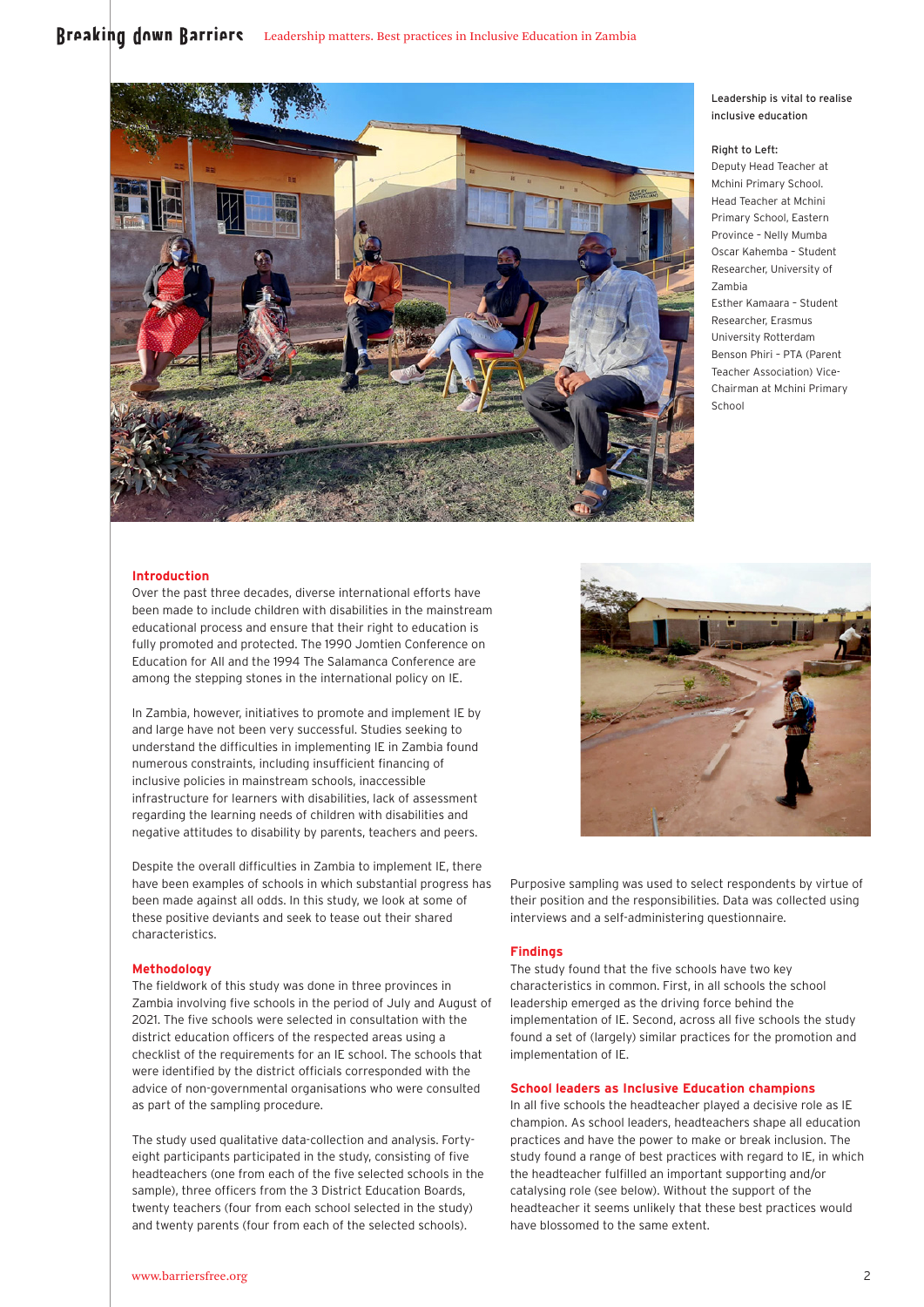

Two qualities enable the school leaders to assume the role of IE champion. First, the five school leaders share a strong intrinsic motivation to make their school inclusive. All headteachers have made up their minds to do everything that is needed to make their school inclusive, even if it costs extra time, effort and resources. For them, achieving inclusion is a personal mission which propels them to do whatever it takes.

Second, all five headteachers had a degree of specialised knowledge and expertise on IE. While the headteachers in the five schools have not interacted with each other, they have similar resolutions and ideas on the implementation of IE in their schools. These resolutions and ideas have been shaped by the specialised IE schooling they received. Overall, the intrinsic motivation of school leaders provided the drive to make their school inclusive, while their knowledge and expertise on IE enabled them to see the path towards this goal.

#### **Shared practices**

The study found that the schools shared a set of very similar practices to implement and promote IE.

#### *Formation of Inclusive Education committees*

All five schools have IE committees comprised of teachers and parents and led by an IE coordinator. The headteachers had formed these committees and support the teachers involved in the committee. These committees assess children with disabilities and place them in their correct classrooms. In addition, they determine what teaching and learning materials would be best suited for the learner. The committees also plan and find solutions to problematic situations involving learners with disabilities. For example, in one of the schools a teacher learned about parents hiding their child with physical disabilities from school. He reported this to the committee which subsequently came up with a strategy on how to approach the parents and convince them to bring the child to school. Ultimately, the committee members could convince the parents with the support of community members. The parents explained they thought the child would be a burden to themselves and the school because of his disability.

Inclusive education requires a school to be accessible for all. Thanks to maintaining enduring relations with external stakeholders, ramps and handrails were constructed.

#### *Assessment of children*

being enrolled in their first grade for placement. Due to adequately done In Zambia, it is common for children with disabilities to not be accepted in the mainstream schools due to their specific impairment. And when children with disabilities are allowed to go to school, their needs are not always adequately met. The headteachers in the study insist on assessing all children who come to their schools in terms of potential disabilities. Therefore, the teachers in the IE committee have basic knowledge in identification and screening of children. Assessments happen when children are

assessments, the specific needs of the children get identified and addressed in an appropriate way and as a consequence the children feel welcome at school.

#### *Capacity building of teachers*

One of the reasons IE fails in most schools in Zambia is the absence of teachers with knowledge and expertise on how to teach learners with disabilities. The headteachers in this study know this and four of the five schools continuously invest in the capacity development of their staff in the field of IE. The headteachers encourage teacher group meetings where teachers support each other on how to handle certain learners. Headteachers also promote workshops and seminars which contribute to a greater understanding of different disabilities whilst offering support in integrating new pedagogical skills into the classrooms. For instance, through teacher group meetings, seminars and workshops, teachers at one of the schools learnt the basics of sign language in order to provide some communication to learners with hearing impairments.

#### *Partnering with external stakeholders*

The five schools have in common that they try build a broader community of support as opposed to implementing IE in isolation. Partnering with external stakeholders has been crucial to the IE successes achieved. In each of the five schools the headteacher maintained enduring relations with external stakeholders in the field of disability, such as Leonard Cheshire Zambia or the Norwegian Association for the Disabled. In one of the schools, for example, the headteacher had arranged for Leonard Cheshire Zambia to construct ramps and hand rails. Overall, school leaders use their network to acquire teaching and learning materials, raise funds or bring technical knowledge or expertise to the schools.

#### *Sensitization of Parents*

All five schools invest time and resources in the sensitization of parents of children with disabilities. Much of this sensitization work is done by the IE committees who have programmes involved in child identification and the education of parents on how they can support their children with disabilities.